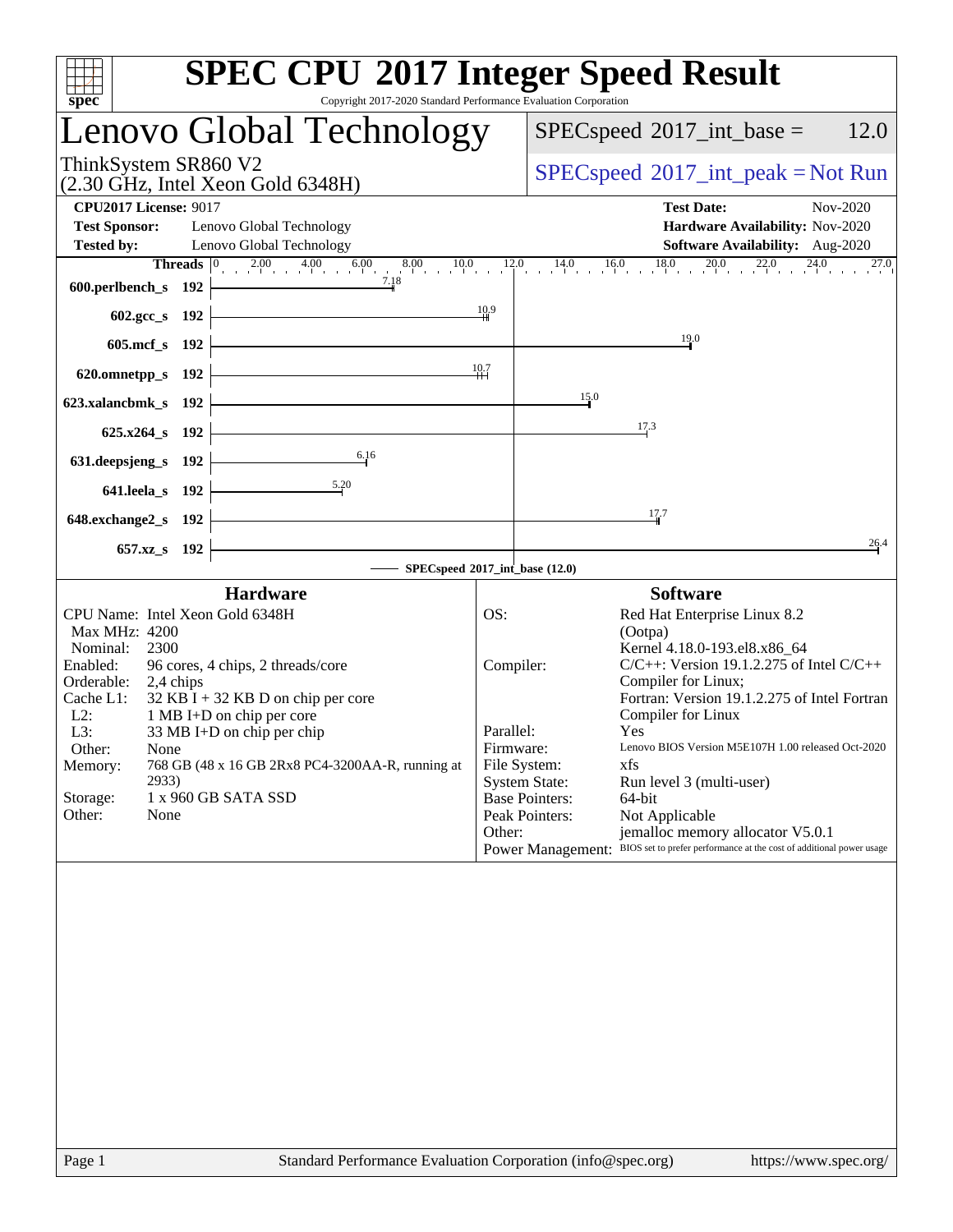

Copyright 2017-2020 Standard Performance Evaluation Corporation

## Lenovo Global Technology

(2.30 GHz, Intel Xeon Gold 6348H)

 $SPEC speed^{\circ}2017\_int\_base = 12.0$ 

### ThinkSystem SR860 V2<br>  $\begin{array}{c}\n\text{SPEC speed} \text{?}2017\_int\_peak = Not Run \\
\text{SPEC speed} \text{?}2017\_int\_peak = Not Run\n\end{array}$

**[CPU2017 License:](http://www.spec.org/auto/cpu2017/Docs/result-fields.html#CPU2017License)** 9017 **[Test Date:](http://www.spec.org/auto/cpu2017/Docs/result-fields.html#TestDate)** Nov-2020

**[Test Sponsor:](http://www.spec.org/auto/cpu2017/Docs/result-fields.html#TestSponsor)** Lenovo Global Technology **[Hardware Availability:](http://www.spec.org/auto/cpu2017/Docs/result-fields.html#HardwareAvailability)** Nov-2020 **[Tested by:](http://www.spec.org/auto/cpu2017/Docs/result-fields.html#Testedby)** Lenovo Global Technology **[Software Availability:](http://www.spec.org/auto/cpu2017/Docs/result-fields.html#SoftwareAvailability)** Aug-2020

#### **[Results Table](http://www.spec.org/auto/cpu2017/Docs/result-fields.html#ResultsTable)**

|                                     | <b>Base</b>    |                |       |                | <b>Peak</b> |                |       |                |                |              |                |              |                |              |
|-------------------------------------|----------------|----------------|-------|----------------|-------------|----------------|-------|----------------|----------------|--------------|----------------|--------------|----------------|--------------|
| <b>Benchmark</b>                    | <b>Threads</b> | <b>Seconds</b> | Ratio | <b>Seconds</b> | Ratio       | <b>Seconds</b> | Ratio | <b>Threads</b> | <b>Seconds</b> | <b>Ratio</b> | <b>Seconds</b> | <b>Ratio</b> | <b>Seconds</b> | <b>Ratio</b> |
| $600.$ perlbench_s                  | 192            | 247            | 7.17  | 247            | 7.18        | 245            | 7.24  |                |                |              |                |              |                |              |
| $602.\text{gcc}\_\text{s}$          | 192            | 369            | 10.8  | 362            | 11.0        | 364            | 10.9  |                |                |              |                |              |                |              |
| $605$ .mcf s                        | 192            | 249            | 19.0  | 249            | <b>19.0</b> | 248            | 19.0  |                |                |              |                |              |                |              |
| 620.omnetpp_s                       | 192            | 155            | 10.6  | 152            | 10.7        | 149            | 11.0  |                |                |              |                |              |                |              |
| 623.xalancbmk s                     | 192            | 94.7           | 15.0  | 94.5           | 15.0        | 94.3           | 15.0  |                |                |              |                |              |                |              |
| 625.x264 s                          | 192            | <u>102</u>     | 17.3  | 102            | 17.3        | 102            | 17.3  |                |                |              |                |              |                |              |
| 631.deepsjeng_s                     | 192            | 233            | 6.16  | 232            | 6.17        | 233            | 6.16  |                |                |              |                |              |                |              |
| 641.leela s                         | 192            | 328            | 5.20  | 328            | 5.20        | 328            | 5.20  |                |                |              |                |              |                |              |
| 648.exchange2_s                     | 192            | 166            | 17.7  | 166            | 17.7        | 167            | 17.6  |                |                |              |                |              |                |              |
| $657.xz$ s                          | 192            | 234            | 26.4  | 234            | 26.4        | 234            | 26.4  |                |                |              |                |              |                |              |
| $SPECspeed*2017$ int base =<br>12.0 |                |                |       |                |             |                |       |                |                |              |                |              |                |              |

**[SPECspeed](http://www.spec.org/auto/cpu2017/Docs/result-fields.html#SPECspeed2017intpeak)[2017\\_int\\_peak =](http://www.spec.org/auto/cpu2017/Docs/result-fields.html#SPECspeed2017intpeak) Not Run**

Results appear in the [order in which they were run.](http://www.spec.org/auto/cpu2017/Docs/result-fields.html#RunOrder) Bold underlined text [indicates a median measurement.](http://www.spec.org/auto/cpu2017/Docs/result-fields.html#Median)

#### **[Operating System Notes](http://www.spec.org/auto/cpu2017/Docs/result-fields.html#OperatingSystemNotes)**

Stack size set to unlimited using "ulimit -s unlimited"

#### **[Environment Variables Notes](http://www.spec.org/auto/cpu2017/Docs/result-fields.html#EnvironmentVariablesNotes)**

```
Environment variables set by runcpu before the start of the run:
KMP_AFFINITY = "granularity=fine,scatter"
LD_LIBRARY_PATH =
      "/home/cpu2017-1.1.0-ic19.1u2/lib/intel64:/home/cpu2017-1.1.0-ic19.1u2/j
      e5.0.1-64"
MALLOC_CONF = "retain:true"
OMP_STACKSIZE = "192M"
```
#### **[General Notes](http://www.spec.org/auto/cpu2017/Docs/result-fields.html#GeneralNotes)**

 Binaries compiled on a system with 1x Intel Core i9-7980XE CPU + 64GB RAM memory using Redhat Enterprise Linux 8.0 Transparent Huge Pages enabled by default Prior to runcpu invocation Filesystem page cache synced and cleared with: sync; echo 3> /proc/sys/vm/drop\_caches NA: The test sponsor attests, as of date of publication, that CVE-2017-5754 (Meltdown) is mitigated in the system as tested and documented. Yes: The test sponsor attests, as of date of publication, that CVE-2017-5753 (Spectre variant 1) is mitigated in the system as tested and documented. Yes: The test sponsor attests, as of date of publication, that CVE-2017-5715 (Spectre variant 2) is mitigated in the system as tested and documented.

| Page 2 | Standard Performance Evaluation Corporation (info@spec.org) | https://www.spec.org/ |
|--------|-------------------------------------------------------------|-----------------------|
|--------|-------------------------------------------------------------|-----------------------|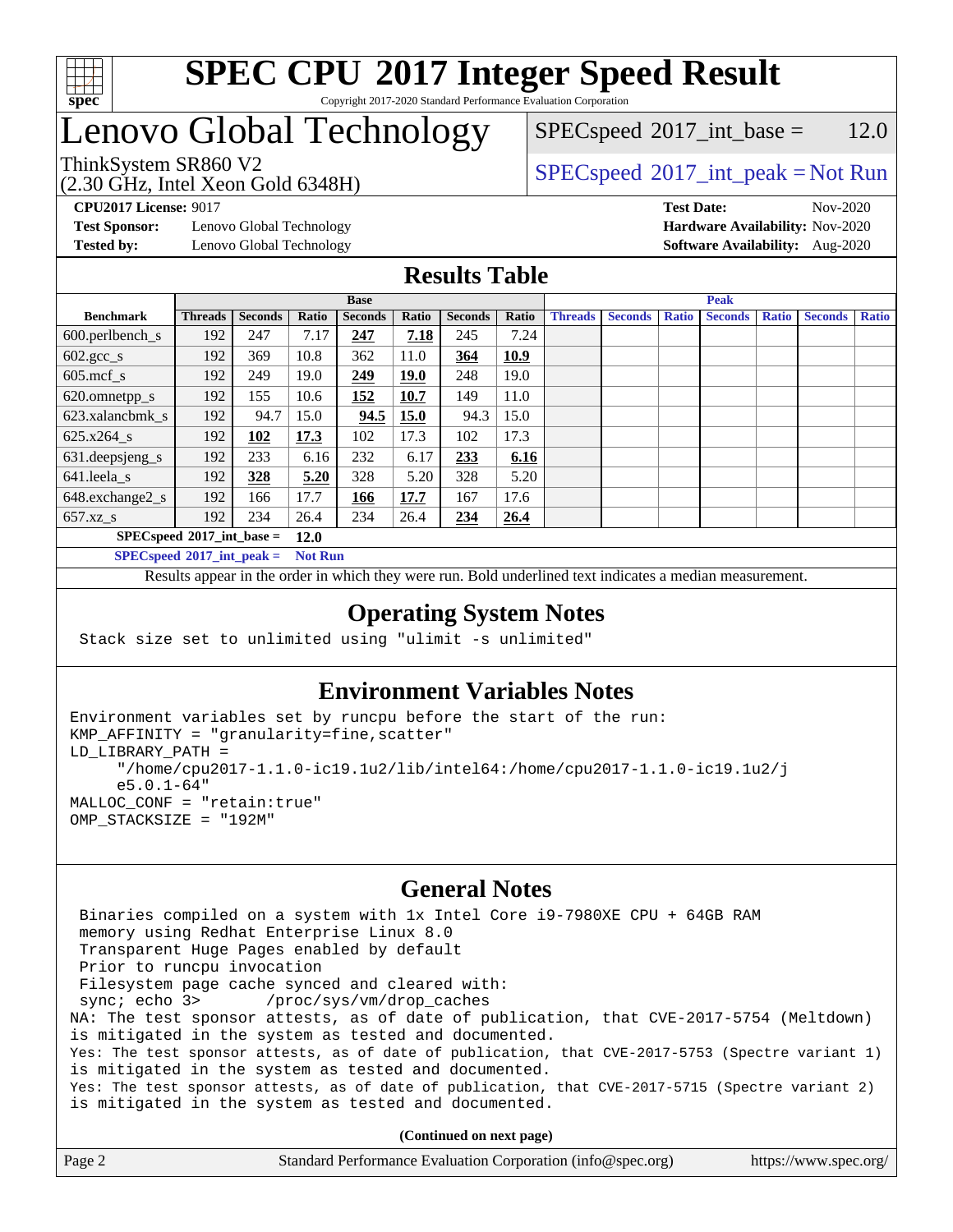

Copyright 2017-2020 Standard Performance Evaluation Corporation

### Lenovo Global Technology

 $SPECspeed^{\circ}2017\_int\_base = 12.0$  $SPECspeed^{\circ}2017\_int\_base = 12.0$ 

(2.30 GHz, Intel Xeon Gold 6348H)

ThinkSystem SR860 V2<br>  $\begin{array}{c}\n\text{SPEC speed} \text{?}2017\_int\_peak = Not Run \\
\text{SPEC speed} \text{?}2017\_int\_peak = Not Run\n\end{array}$ 

**[CPU2017 License:](http://www.spec.org/auto/cpu2017/Docs/result-fields.html#CPU2017License)** 9017 **[Test Date:](http://www.spec.org/auto/cpu2017/Docs/result-fields.html#TestDate)** Nov-2020

**[Test Sponsor:](http://www.spec.org/auto/cpu2017/Docs/result-fields.html#TestSponsor)** Lenovo Global Technology **[Hardware Availability:](http://www.spec.org/auto/cpu2017/Docs/result-fields.html#HardwareAvailability)** Nov-2020 **[Tested by:](http://www.spec.org/auto/cpu2017/Docs/result-fields.html#Testedby)** Lenovo Global Technology **[Software Availability:](http://www.spec.org/auto/cpu2017/Docs/result-fields.html#SoftwareAvailability)** Aug-2020

#### **[General Notes \(Continued\)](http://www.spec.org/auto/cpu2017/Docs/result-fields.html#GeneralNotes)**

 jemalloc, a general purpose malloc implementation built with the RedHat Enterprise 7.5, and the system compiler gcc 4.8.5 sources available from jemalloc.net or <https://github.com/jemalloc/jemalloc/releases> **[Platform Notes](http://www.spec.org/auto/cpu2017/Docs/result-fields.html#PlatformNotes)** BIOS configuration: Choose Operating Mode set to Maximum Performance and then set it to Custom Mode MONITOR/MWAIT set to Enabled Sysinfo program /home/cpu2017-1.1.0-ic19.1u2/bin/sysinfo Rev: r6365 of 2019-08-21 295195f888a3d7edb1e6e46a485a0011 running on localhost.localdomain Tue Nov 24 19:17:48 2020 SUT (System Under Test) info as seen by some common utilities. For more information on this section, see <https://www.spec.org/cpu2017/Docs/config.html#sysinfo> From /proc/cpuinfo model name : Intel(R) Xeon(R) Gold 6348H CPU @ 2.30GHz 4 "physical id"s (chips) 192 "processors" cores, siblings (Caution: counting these is hw and system dependent. The following excerpts from /proc/cpuinfo might not be reliable. Use with caution.) cpu cores : 24 siblings : 48 physical 0: cores 0 1 2 3 4 5 8 9 10 11 12 13 16 17 18 19 20 21 24 25 26 27 28 29 physical 1: cores 0 1 2 3 4 5 8 9 10 11 12 13 16 17 18 19 20 21 24 25 26 27 28 29 physical 2: cores 0 1 2 3 4 5 8 9 10 11 12 13 16 17 18 19 20 21 24 25 26 27 28 29 physical 3: cores 0 1 2 3 4 5 8 9 10 11 12 13 16 17 18 19 20 21 24 25 26 27 28 29 From lscpu: Architecture: x86\_64 CPU op-mode(s): 32-bit, 64-bit Byte Order: Little Endian CPU(s): 192 On-line CPU(s) list: 0-191 Thread(s) per core: 2 Core(s) per socket: 24 Socket(s): 4 NUMA node(s): 4 Vendor ID: GenuineIntel CPU family: 6 Model: 85 Model name: Intel(R) Xeon(R) Gold 6348H CPU @ 2.30GHz Stepping: 11 **(Continued on next page)**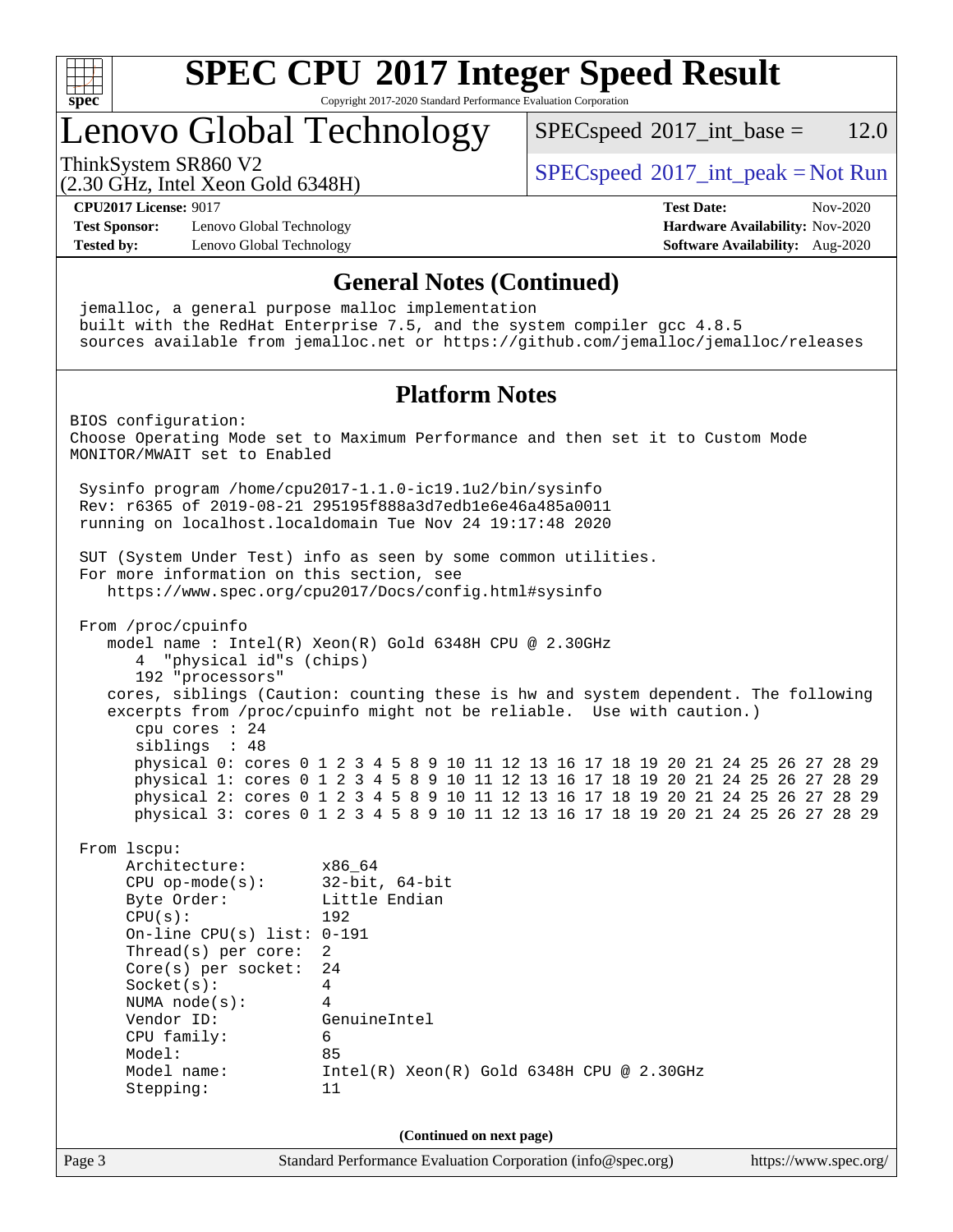

Copyright 2017-2020 Standard Performance Evaluation Corporation

Lenovo Global Technology

 $SPEC speed^{\circ}2017\_int\_base = 12.0$ 

(2.30 GHz, Intel Xeon Gold 6348H)

ThinkSystem SR860 V2<br>  $\begin{array}{c}\n\text{SPEC speed} \text{?}2017\_int\_peak = Not Run \\
\text{SPEC speed} \text{?}2017\_int\_peak = Not Run\n\end{array}$ 

**[CPU2017 License:](http://www.spec.org/auto/cpu2017/Docs/result-fields.html#CPU2017License)** 9017 **[Test Date:](http://www.spec.org/auto/cpu2017/Docs/result-fields.html#TestDate)** Nov-2020

**[Test Sponsor:](http://www.spec.org/auto/cpu2017/Docs/result-fields.html#TestSponsor)** Lenovo Global Technology **[Hardware Availability:](http://www.spec.org/auto/cpu2017/Docs/result-fields.html#HardwareAvailability)** Nov-2020 **[Tested by:](http://www.spec.org/auto/cpu2017/Docs/result-fields.html#Testedby)** Lenovo Global Technology **[Software Availability:](http://www.spec.org/auto/cpu2017/Docs/result-fields.html#SoftwareAvailability)** Aug-2020

#### **[Platform Notes \(Continued\)](http://www.spec.org/auto/cpu2017/Docs/result-fields.html#PlatformNotes)**

| CPU MHz:                    | 3533.491             |
|-----------------------------|----------------------|
| $CPU$ max $MHz$ :           | 4200.0000            |
| CPU min MHz:                | 1000.0000            |
| BogoMIPS:                   | 4600.00              |
| Virtualization:             | $VT - x$             |
| L1d cache:                  | 32K                  |
| Lli cache:                  | 32K                  |
| $L2$ cache:                 | 1024K                |
| $L3$ cache:                 | 33792K               |
| NUMA node0 CPU(s):          | $0 - 23.96 - 119$    |
| NUMA node1 CPU(s):          | $24 - 47, 120 - 143$ |
| NUMA node2 CPU(s):          | 48-71.144-167        |
| NUMA node3 CPU(s):          | 72-95,168-191        |
| $\Gamma$ ] arc $^{\bullet}$ | fnu wa de nee        |

Flags: fpu vme de pse tsc msr pae mce cx8 apic sep mtrr pge mca cmov pat pse36 clflush dts acpi mmx fxsr sse sse2 ss ht tm pbe syscall nx pdpe1gb rdtscp lm constant\_tsc art arch\_perfmon pebs bts rep\_good nopl xtopology nonstop\_tsc cpuid aperfmperf pni pclmulqdq dtes64 monitor ds\_cpl vmx smx est tm2 ssse3 sdbg fma cx16 xtpr pdcm pcid dca sse4\_1 sse4\_2 x2apic movbe popcnt tsc\_deadline\_timer aes xsave avx f16c rdrand lahf\_lm abm 3dnowprefetch cpuid\_fault epb cat\_l3 cdp\_l3 invpcid\_single intel\_ppin ssbd mba ibrs ibpb stibp ibrs\_enhanced tpr\_shadow vnmi flexpriority ept vpid fsgsbase tsc\_adjust bmi1 hle avx2 smep bmi2 erms invpcid rtm cqm mpx rdt\_a avx512f avx512dq rdseed adx smap clflushopt clwb intel\_pt avx512cd avx512bw avx512vl xsaveopt xsavec xgetbv1 xsaves cqm\_llc cqm\_occup\_llc cqm\_mbm\_total cqm\_mbm\_local avx512\_bf16 dtherm ida arat pln pts pku ospke avx512\_vnni md\_clear flush\_l1d arch\_capabilities

 /proc/cpuinfo cache data cache size : 33792 KB

 From numactl --hardware WARNING: a numactl 'node' might or might not correspond to a physical chip. available: 4 nodes (0-3) node 0 cpus: 0 1 2 3 4 5 6 7 8 9 10 11 12 13 14 15 16 17 18 19 20 21 22 23 96 97 98 99 100 101 102 103 104 105 106 107 108 109 110 111 112 113 114 115 116 117 118 119 node 0 size: 193115 MB node 0 free: 192676 MB node 1 cpus: 24 25 26 27 28 29 30 31 32 33 34 35 36 37 38 39 40 41 42 43 44 45 46 47 120 121 122 123 124 125 126 127 128 129 130 131 132 133 134 135 136 137 138 139 140 141 142 143 node 1 size: 193525 MB node 1 free: 193280 MB node 2 cpus: 48 49 50 51 52 53 54 55 56 57 58 59 60 61 62 63 64 65 66 67 68 69 70 71 144 145 146 147 148 149 150 151 152 153 154 155 156 157 158 159 160 161 162 163 164 165 166 167 node 2 size: 193525 MB node 2 free: 193314 MB node 3 cpus: 72 73 74 75 76 77 78 79 80 81 82 83 84 85 86 87 88 89 90 91 92 93 94 95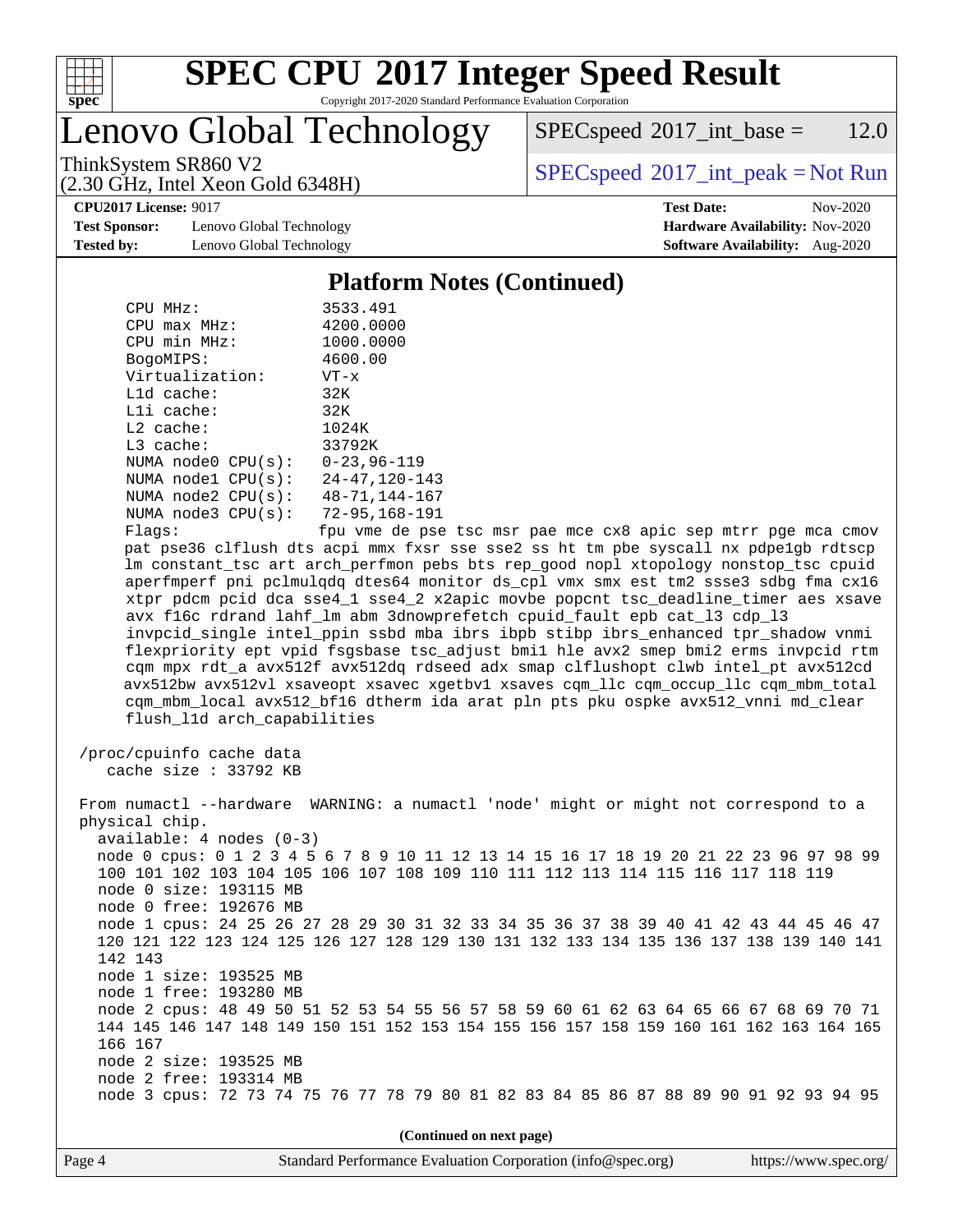

Copyright 2017-2020 Standard Performance Evaluation Corporation

### Lenovo Global Technology

 $SPECspeed^{\circ}2017\_int\_base = 12.0$  $SPECspeed^{\circ}2017\_int\_base = 12.0$ 

(2.30 GHz, Intel Xeon Gold 6348H)

ThinkSystem SR860 V2<br>  $\begin{array}{c}\n\text{SPEC speed} \text{?}2017\_int\_peak = Not Run \\
\text{SPEC speed} \text{?}2017\_int\_peak = Not Run\n\end{array}$ 

**[CPU2017 License:](http://www.spec.org/auto/cpu2017/Docs/result-fields.html#CPU2017License)** 9017 **[Test Date:](http://www.spec.org/auto/cpu2017/Docs/result-fields.html#TestDate)** Nov-2020

**[Test Sponsor:](http://www.spec.org/auto/cpu2017/Docs/result-fields.html#TestSponsor)** Lenovo Global Technology **[Hardware Availability:](http://www.spec.org/auto/cpu2017/Docs/result-fields.html#HardwareAvailability)** Nov-2020 **[Tested by:](http://www.spec.org/auto/cpu2017/Docs/result-fields.html#Testedby)** Lenovo Global Technology **[Software Availability:](http://www.spec.org/auto/cpu2017/Docs/result-fields.html#SoftwareAvailability)** Aug-2020

#### **[Platform Notes \(Continued\)](http://www.spec.org/auto/cpu2017/Docs/result-fields.html#PlatformNotes)**

 168 169 170 171 172 173 174 175 176 177 178 179 180 181 182 183 184 185 186 187 188 189 190 191 node 3 size: 193495 MB node 3 free: 192864 MB node distances: node 0 1 2 3 0: 10 20 20 20 1: 20 10 20 20 2: 20 20 10 20 3: 20 20 20 10 From /proc/meminfo MemTotal: 792229644 kB HugePages\_Total: 0 Hugepagesize: 2048 kB /usr/bin/lsb\_release -d Red Hat Enterprise Linux release 8.2 (Ootpa) From /etc/\*release\* /etc/\*version\* os-release: NAME="Red Hat Enterprise Linux" VERSION="8.2 (Ootpa)" ID="rhel" ID\_LIKE="fedora" VERSION\_ID="8.2" PLATFORM\_ID="platform:el8" PRETTY\_NAME="Red Hat Enterprise Linux 8.2 (Ootpa)" ANSI\_COLOR="0;31" redhat-release: Red Hat Enterprise Linux release 8.2 (Ootpa) system-release: Red Hat Enterprise Linux release 8.2 (Ootpa) system-release-cpe: cpe:/o:redhat:enterprise\_linux:8.2:ga uname -a: Linux localhost.localdomain 4.18.0-193.el8.x86\_64 #1 SMP Fri Mar 27 14:35:58 UTC 2020 x86\_64 x86\_64 x86\_64 GNU/Linux Kernel self-reported vulnerability status: itlb\_multihit: Not affected CVE-2018-3620 (L1 Terminal Fault): Not affected Microarchitectural Data Sampling: Not affected CVE-2017-5754 (Meltdown): Not affected CVE-2018-3639 (Speculative Store Bypass): Mitigation: Speculative Store Bypass disabled via prctl and seccomp CVE-2017-5753 (Spectre variant 1): Mitigation: usercopy/swapgs barriers and \_\_user pointer sanitization **(Continued on next page)**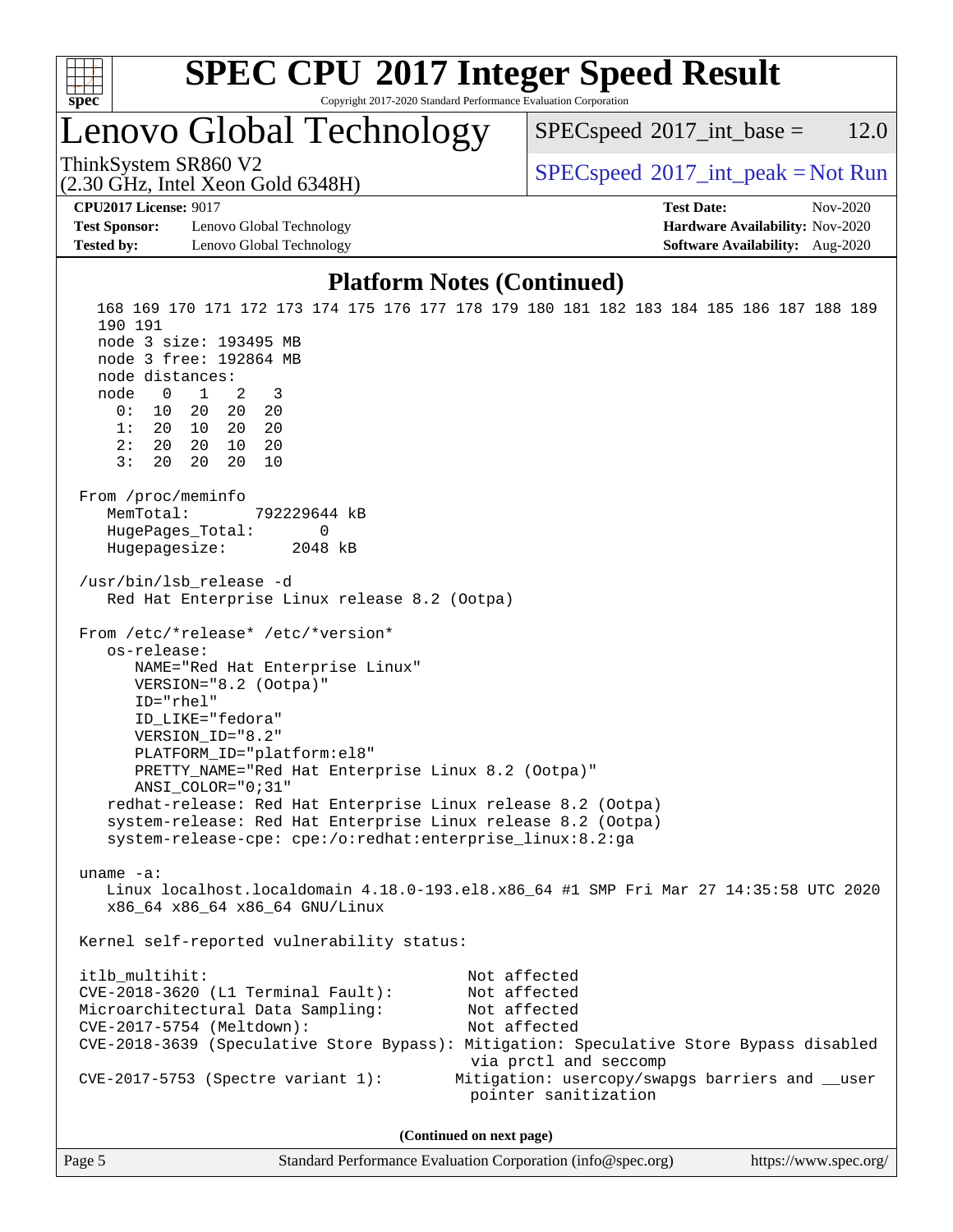

Copyright 2017-2020 Standard Performance Evaluation Corporation

## Lenovo Global Technology

 $SPECspeed^{\circ}2017\_int\_base = 12.0$  $SPECspeed^{\circ}2017\_int\_base = 12.0$ 

(2.30 GHz, Intel Xeon Gold 6348H)

ThinkSystem SR860 V2<br>  $\begin{array}{c}\n\text{SPEC speed} \text{?}2017\_int\_peak = Not Run\n\end{array}$ 

**[Test Sponsor:](http://www.spec.org/auto/cpu2017/Docs/result-fields.html#TestSponsor)** Lenovo Global Technology **[Hardware Availability:](http://www.spec.org/auto/cpu2017/Docs/result-fields.html#HardwareAvailability)** Nov-2020 **[Tested by:](http://www.spec.org/auto/cpu2017/Docs/result-fields.html#Testedby)** Lenovo Global Technology **[Software Availability:](http://www.spec.org/auto/cpu2017/Docs/result-fields.html#SoftwareAvailability)** Aug-2020

**[CPU2017 License:](http://www.spec.org/auto/cpu2017/Docs/result-fields.html#CPU2017License)** 9017 **[Test Date:](http://www.spec.org/auto/cpu2017/Docs/result-fields.html#TestDate)** Nov-2020

#### **[Platform Notes \(Continued\)](http://www.spec.org/auto/cpu2017/Docs/result-fields.html#PlatformNotes)**

 CVE-2017-5715 (Spectre variant 2): Mitigation: Enhanced IBRS, IBPB: conditional, RSB filling<br>Not affected

tsx\_async\_abort:

run-level 3 Nov 24 19:13

 SPEC is set to: /home/cpu2017-1.1.0-ic19.1u2 Filesystem Type Size Used Avail Use% Mounted on /dev/sda3 xfs 892G 36G 856G 5% /

 From /sys/devices/virtual/dmi/id BIOS: Lenovo M5E107H-1.00 10/18/2020 Vendor: Lenovo Product: ThinkSystem SR860 V2 Product Family: ThinkSystem Serial: none

 Additional information from dmidecode follows. WARNING: Use caution when you interpret this section. The 'dmidecode' program reads system data which is "intended to allow hardware to be accurately determined", but the intent may not be met, as there are frequent changes to hardware, firmware, and the "DMTF SMBIOS" standard. Memory:

48x SK Hynix HMA82GR7CJR8N-XN 16 GB 2 rank 3200

 (End of data from sysinfo program) Memory on this system run at 2933 MHz due to CPU limitation.

#### **[Compiler Version Notes](http://www.spec.org/auto/cpu2017/Docs/result-fields.html#CompilerVersionNotes)**

============================================================================== C | 600.perlbench\_s(base) 602.gcc\_s(base) 605.mcf\_s(base) | 625.x264\_s(base) 657.xz\_s(base) ------------------------------------------------------------------------------ Intel(R) C Compiler for applications running on Intel(R) 64, Version 19.1.2.275 Build 20200604 Copyright (C) 1985-2020 Intel Corporation. All rights reserved. ------------------------------------------------------------------------------ ==============================================================================  $C++$  | 620.omnetpp s(base) 623.xalancbmk s(base) 631.deepsjeng s(base) | 641.leela\_s(base) ------------------------------------------------------------------------------ Intel(R) C++ Compiler for applications running on Intel(R) 64, Version 19.1.2.275 Build 20200604 Copyright (C) 1985-2020 Intel Corporation. All rights reserved. ------------------------------------------------------------------------------

| g) | https://www.spec.org/ |  |
|----|-----------------------|--|
|----|-----------------------|--|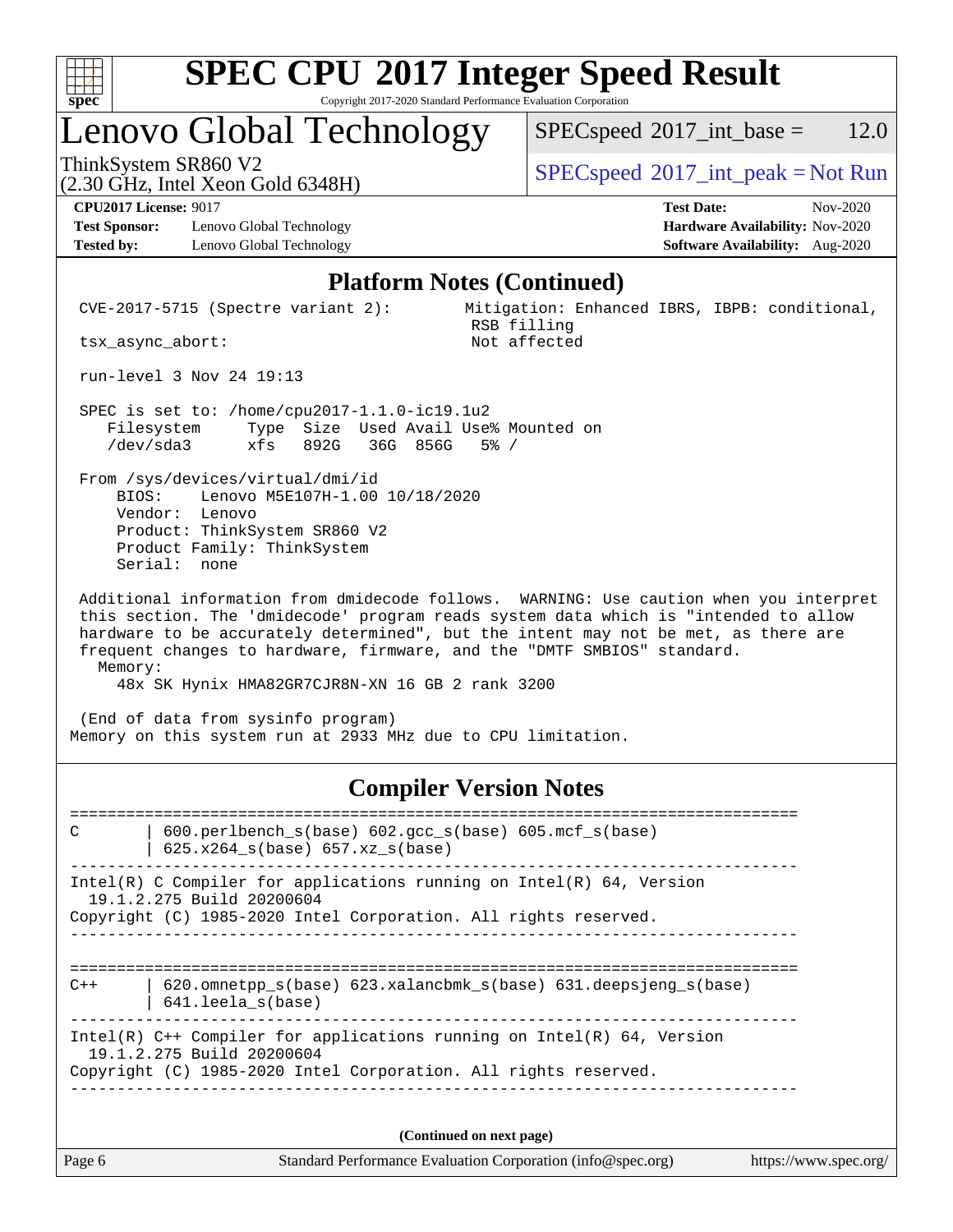

#### **[SPEC CPU](http://www.spec.org/auto/cpu2017/Docs/result-fields.html#SPECCPU2017IntegerSpeedResult)[2017 Integer Speed Result](http://www.spec.org/auto/cpu2017/Docs/result-fields.html#SPECCPU2017IntegerSpeedResult)** Copyright 2017-2020 Standard Performance Evaluation Corporation

## Lenovo Global Technology

 $SPEC speed^{\circ}2017\_int\_base = 12.0$ 

(2.30 GHz, Intel Xeon Gold 6348H)

ThinkSystem SR860 V2  $SPEC speed^{\circ}2017\_int\_peak = Not Run$ 

**[Test Sponsor:](http://www.spec.org/auto/cpu2017/Docs/result-fields.html#TestSponsor)** Lenovo Global Technology **[Hardware Availability:](http://www.spec.org/auto/cpu2017/Docs/result-fields.html#HardwareAvailability)** Nov-2020 **[Tested by:](http://www.spec.org/auto/cpu2017/Docs/result-fields.html#Testedby)** Lenovo Global Technology **[Software Availability:](http://www.spec.org/auto/cpu2017/Docs/result-fields.html#SoftwareAvailability)** Aug-2020

**[CPU2017 License:](http://www.spec.org/auto/cpu2017/Docs/result-fields.html#CPU2017License)** 9017 **[Test Date:](http://www.spec.org/auto/cpu2017/Docs/result-fields.html#TestDate)** Nov-2020

### **[Compiler Version Notes \(Continued\)](http://www.spec.org/auto/cpu2017/Docs/result-fields.html#CompilerVersionNotes)**

============================================================================== Fortran | 648.exchange2\_s(base) ------------------------------------------------------------------------------ Intel(R) Fortran Intel(R) 64 Compiler for applications running on Intel(R) 64, Version 19.1.2.275 Build 20200623 Copyright (C) 1985-2020 Intel Corporation. All rights reserved. ------------------------------------------------------------------------------

### **[Base Compiler Invocation](http://www.spec.org/auto/cpu2017/Docs/result-fields.html#BaseCompilerInvocation)**

[C benchmarks](http://www.spec.org/auto/cpu2017/Docs/result-fields.html#Cbenchmarks):  $i$ cc

[C++ benchmarks:](http://www.spec.org/auto/cpu2017/Docs/result-fields.html#CXXbenchmarks) [icpc](http://www.spec.org/cpu2017/results/res2020q4/cpu2017-20201207-24556.flags.html#user_CXXbase_intel_icpc_c510b6838c7f56d33e37e94d029a35b4a7bccf4766a728ee175e80a419847e808290a9b78be685c44ab727ea267ec2f070ec5dc83b407c0218cded6866a35d07)

[Fortran benchmarks](http://www.spec.org/auto/cpu2017/Docs/result-fields.html#Fortranbenchmarks): [ifort](http://www.spec.org/cpu2017/results/res2020q4/cpu2017-20201207-24556.flags.html#user_FCbase_intel_ifort_8111460550e3ca792625aed983ce982f94888b8b503583aa7ba2b8303487b4d8a21a13e7191a45c5fd58ff318f48f9492884d4413fa793fd88dd292cad7027ca)

### **[Base Portability Flags](http://www.spec.org/auto/cpu2017/Docs/result-fields.html#BasePortabilityFlags)**

 600.perlbench\_s: [-DSPEC\\_LP64](http://www.spec.org/cpu2017/results/res2020q4/cpu2017-20201207-24556.flags.html#b600.perlbench_s_basePORTABILITY_DSPEC_LP64) [-DSPEC\\_LINUX\\_X64](http://www.spec.org/cpu2017/results/res2020q4/cpu2017-20201207-24556.flags.html#b600.perlbench_s_baseCPORTABILITY_DSPEC_LINUX_X64) 602.gcc\_s: [-DSPEC\\_LP64](http://www.spec.org/cpu2017/results/res2020q4/cpu2017-20201207-24556.flags.html#suite_basePORTABILITY602_gcc_s_DSPEC_LP64) 605.mcf\_s: [-DSPEC\\_LP64](http://www.spec.org/cpu2017/results/res2020q4/cpu2017-20201207-24556.flags.html#suite_basePORTABILITY605_mcf_s_DSPEC_LP64) 620.omnetpp\_s: [-DSPEC\\_LP64](http://www.spec.org/cpu2017/results/res2020q4/cpu2017-20201207-24556.flags.html#suite_basePORTABILITY620_omnetpp_s_DSPEC_LP64) 623.xalancbmk\_s: [-DSPEC\\_LP64](http://www.spec.org/cpu2017/results/res2020q4/cpu2017-20201207-24556.flags.html#suite_basePORTABILITY623_xalancbmk_s_DSPEC_LP64) [-DSPEC\\_LINUX](http://www.spec.org/cpu2017/results/res2020q4/cpu2017-20201207-24556.flags.html#b623.xalancbmk_s_baseCXXPORTABILITY_DSPEC_LINUX) 625.x264\_s: [-DSPEC\\_LP64](http://www.spec.org/cpu2017/results/res2020q4/cpu2017-20201207-24556.flags.html#suite_basePORTABILITY625_x264_s_DSPEC_LP64) 631.deepsjeng\_s: [-DSPEC\\_LP64](http://www.spec.org/cpu2017/results/res2020q4/cpu2017-20201207-24556.flags.html#suite_basePORTABILITY631_deepsjeng_s_DSPEC_LP64) 641.leela\_s: [-DSPEC\\_LP64](http://www.spec.org/cpu2017/results/res2020q4/cpu2017-20201207-24556.flags.html#suite_basePORTABILITY641_leela_s_DSPEC_LP64) 648.exchange2\_s: [-DSPEC\\_LP64](http://www.spec.org/cpu2017/results/res2020q4/cpu2017-20201207-24556.flags.html#suite_basePORTABILITY648_exchange2_s_DSPEC_LP64) 657.xz\_s: [-DSPEC\\_LP64](http://www.spec.org/cpu2017/results/res2020q4/cpu2017-20201207-24556.flags.html#suite_basePORTABILITY657_xz_s_DSPEC_LP64)

### **[Base Optimization Flags](http://www.spec.org/auto/cpu2017/Docs/result-fields.html#BaseOptimizationFlags)**

#### [C benchmarks](http://www.spec.org/auto/cpu2017/Docs/result-fields.html#Cbenchmarks):

[-m64](http://www.spec.org/cpu2017/results/res2020q4/cpu2017-20201207-24556.flags.html#user_CCbase_m64-icc) [-qnextgen](http://www.spec.org/cpu2017/results/res2020q4/cpu2017-20201207-24556.flags.html#user_CCbase_f-qnextgen) [-std=c11](http://www.spec.org/cpu2017/results/res2020q4/cpu2017-20201207-24556.flags.html#user_CCbase_std-icc-std_0e1c27790398a4642dfca32ffe6c27b5796f9c2d2676156f2e42c9c44eaad0c049b1cdb667a270c34d979996257aeb8fc440bfb01818dbc9357bd9d174cb8524) [-Wl,-plugin-opt=-x86-branches-within-32B-boundaries](http://www.spec.org/cpu2017/results/res2020q4/cpu2017-20201207-24556.flags.html#user_CCbase_f-x86-branches-within-32B-boundaries_0098b4e4317ae60947b7b728078a624952a08ac37a3c797dfb4ffeb399e0c61a9dd0f2f44ce917e9361fb9076ccb15e7824594512dd315205382d84209e912f3) [-Wl,-z,muldefs](http://www.spec.org/cpu2017/results/res2020q4/cpu2017-20201207-24556.flags.html#user_CCbase_link_force_multiple1_b4cbdb97b34bdee9ceefcfe54f4c8ea74255f0b02a4b23e853cdb0e18eb4525ac79b5a88067c842dd0ee6996c24547a27a4b99331201badda8798ef8a743f577) [-xCORE-AVX512](http://www.spec.org/cpu2017/results/res2020q4/cpu2017-20201207-24556.flags.html#user_CCbase_f-xCORE-AVX512) [-O3](http://www.spec.org/cpu2017/results/res2020q4/cpu2017-20201207-24556.flags.html#user_CCbase_f-O3) [-ffast-math](http://www.spec.org/cpu2017/results/res2020q4/cpu2017-20201207-24556.flags.html#user_CCbase_f-ffast-math) [-flto](http://www.spec.org/cpu2017/results/res2020q4/cpu2017-20201207-24556.flags.html#user_CCbase_f-flto) [-mfpmath=sse](http://www.spec.org/cpu2017/results/res2020q4/cpu2017-20201207-24556.flags.html#user_CCbase_f-mfpmath_70eb8fac26bde974f8ab713bc9086c5621c0b8d2f6c86f38af0bd7062540daf19db5f3a066d8c6684be05d84c9b6322eb3b5be6619d967835195b93d6c02afa1) [-funroll-loops](http://www.spec.org/cpu2017/results/res2020q4/cpu2017-20201207-24556.flags.html#user_CCbase_f-funroll-loops) [-qopt-mem-layout-trans=4](http://www.spec.org/cpu2017/results/res2020q4/cpu2017-20201207-24556.flags.html#user_CCbase_f-qopt-mem-layout-trans_fa39e755916c150a61361b7846f310bcdf6f04e385ef281cadf3647acec3f0ae266d1a1d22d972a7087a248fd4e6ca390a3634700869573d231a252c784941a8) [-fopenmp](http://www.spec.org/cpu2017/results/res2020q4/cpu2017-20201207-24556.flags.html#user_CCbase_fopenmp_5aa2e47ce4f2ef030ba5d12d5a7a9c4e57167333d78243fcadb80b48d5abb78ff19333f8478e0b2a41e63049eb285965c145ccab7b93db7d0c4d59e4dc6f5591) [-DSPEC\\_OPENMP](http://www.spec.org/cpu2017/results/res2020q4/cpu2017-20201207-24556.flags.html#suite_CCbase_DSPEC_OPENMP) [-L/usr/local/jemalloc64-5.0.1/lib](http://www.spec.org/cpu2017/results/res2020q4/cpu2017-20201207-24556.flags.html#user_CCbase_jemalloc_link_path64_1_cc289568b1a6c0fd3b62c91b824c27fcb5af5e8098e6ad028160d21144ef1b8aef3170d2acf0bee98a8da324cfe4f67d0a3d0c4cc4673d993d694dc2a0df248b) [-ljemalloc](http://www.spec.org/cpu2017/results/res2020q4/cpu2017-20201207-24556.flags.html#user_CCbase_jemalloc_link_lib_d1249b907c500fa1c0672f44f562e3d0f79738ae9e3c4a9c376d49f265a04b9c99b167ecedbf6711b3085be911c67ff61f150a17b3472be731631ba4d0471706)

| Page 7 | Standard Performance Evaluation Corporation (info@spec.org) |  | https://www.spec.org/ |
|--------|-------------------------------------------------------------|--|-----------------------|
|--------|-------------------------------------------------------------|--|-----------------------|